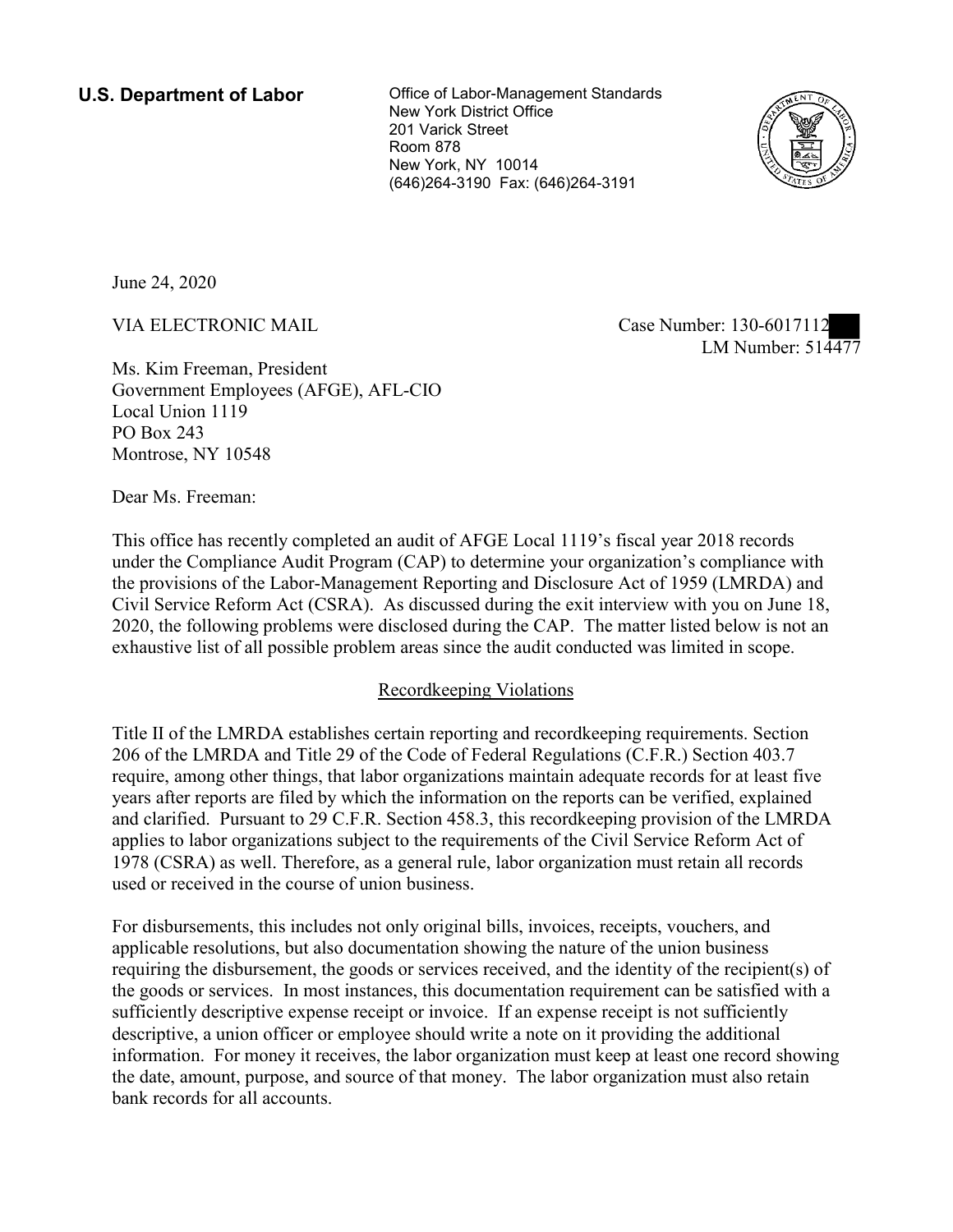The audit of Local 1119's 2018 records revealed the following recordkeeping violations:

#### 1. Meeting Minutes

Local 1119 failed to maintain executive board meeting minutes for the months of January, February, March, April, June, July, August, September, October and December 2018, and membership meeting minutes for the entirety of 2018. Article VI, Section 1 of the Local 1119 Bylaws states that regular meetings will be held once a month. During the audit you advised that the membership often failed to achieve a quorum, as reflected by the meeting sign-in sheets you provided. Minutes of meetings should be maintained to show who attended and the reason the meeting did not take place.

### 2. Lack of Salary Authorizations

Local 1119 did not maintain records to verify that the salaries reported in Item 24 (All Officers and Disbursements to Officers) of the LM-3 were the authorized amounts and therefore were correctly reported. During the opening interview, you advised that the membership authorized monthly stipends for executive board officers in approximately 2012. The president received \$500 per month, the chief shop steward received \$400 per quarter and the vice president received \$50 per month. In the November 2018 Executive Board meeting minutes you provided during the audit, officer stipends remained unchanged. However, you admitted that the local probably did not maintain the meeting minutes that originally authorized the stipends, including the amounts, and the authorization for the stipends were not found in any of the meeting minutes provided during the audit. The union must keep a record, such as meeting minutes, to show the current salary authorized by the entity or individual in the union with the authority to establish salaries. During the exit interview, you agreed to get the stipends authorized, approved, and recorded in the minutes.

### 3. Meal Expenses

Local 1119 did not require officers and employees to submit itemized receipts for meal expenses totaling at least \$253. The union must maintain itemized receipts provided by restaurants to officers and employees. These itemized receipts are necessary to determine if such disbursements are for union business purposes and to sufficiently fulfill the recordkeeping requirement of LMRDA Section 206.

Local 1119 records of meal expenses did not always include written explanations of union business conducted or the names and titles of the persons incurring the restaurant charges. For example, a meal receipt from the Washington D.C. Capital Grille, dated February 13, 2018, was not annotated to indicate who attended and the union purpose. Union records of meal expenses must include written explanations of the union business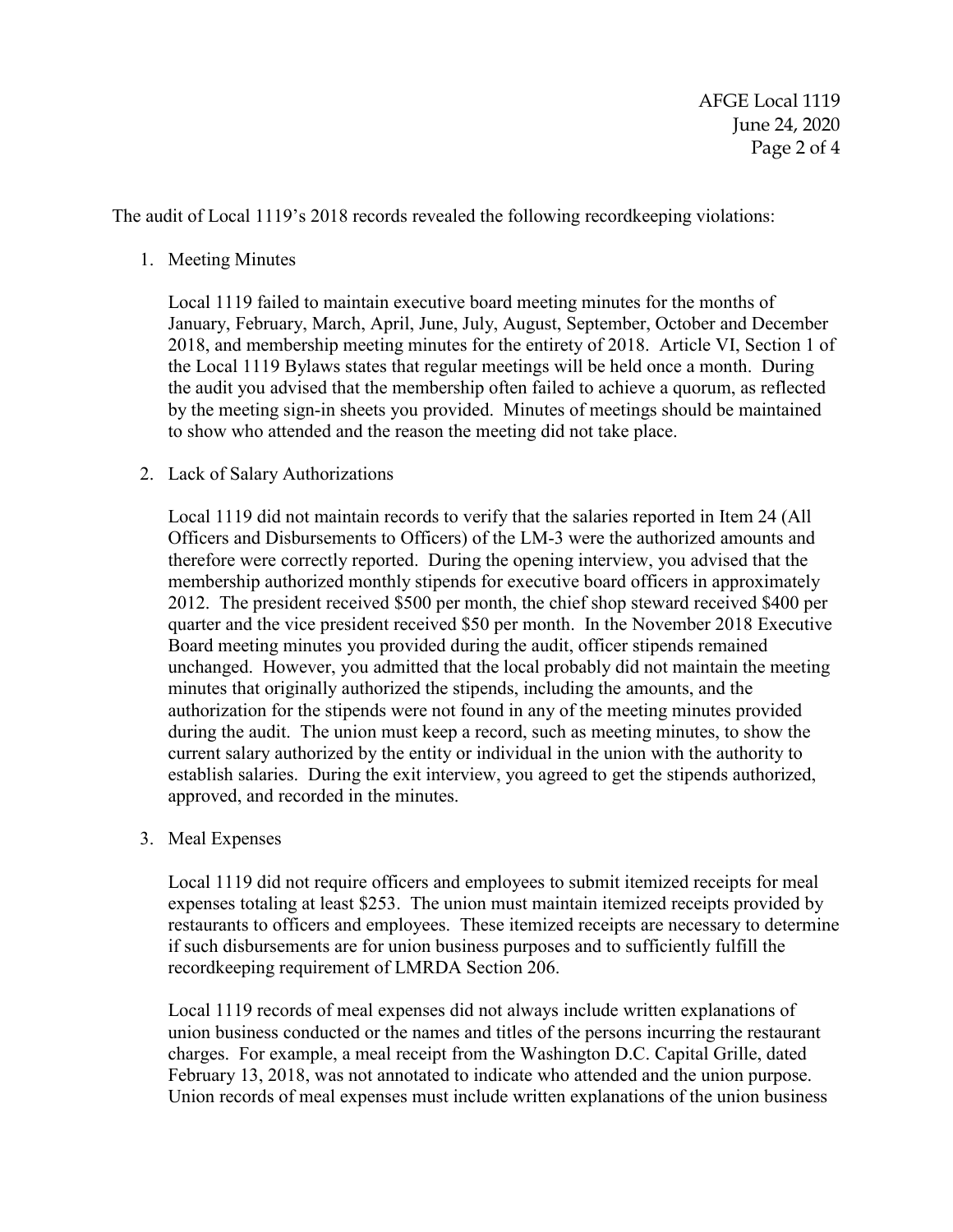officers or employees incurred meal expenses. 4. Recruitment Bonus Bucks conducted and the full names and titles of all persons who incurred the restaurant charges. Also, the records retained must identify the names of the restaurants where the

4 Recruitment Bonus Bucks

 new member Form SF 1187s for bonus bucks paid during the audit period were kept. Local 1119 failed to maintain supporting documents to substantiate all AFGE Recruitment Bonus Bucks disbursements during the audit period, in that only some of the Unions are required to maintain supporting documents for all disbursements made to the recruiter and recruited member.

5. General Expenses

 president and treasurer, who are required to sign your union's LM report, are responsible Local 1119 did not retain adequate documentation for two payments totaling \$3,600 made to Greenfields Financial Services, for accounting services and the preparation and filing of the 2018 Form LM-3 report and IRS Form 990 on behalf of the union. Labor organizations must retain original receipts, bills, and vouchers for all disbursements. The for properly maintaining union records.

 Based on your assurance that Local 1119 will retain adequate documentation in the future, OLMS will take no further enforcement action at this time regarding the above violations.

## Reporting Violations

Pursuant to 29 C.F.R., Section 458.3, the reporting requirement under 29 C.F.R. Section 403.2 (see Section 201(b) of the Labor-Management Reporting and Disclosure Act (LMRDA)) is made applicable to labor organizations subject to the requirements of the CSRA. This provision requires labor organizations to file annual financial reports that accurately disclose their financial condition and operations. The audit disclosed a violation of this requirement.

The Labor Organization Annual Report LM-3 filed by Local 1119 for the fiscal years ended December 31, 2018 and December 31, 2019, was deficient in the following area:

1. Officers

Local 1119 did not report the names and titles of some officers in Item 24 (All Officers and Disbursements to Officers). The union must report in Item 24 all persons who held office during the year, regardless of whether they received any payments from the union.